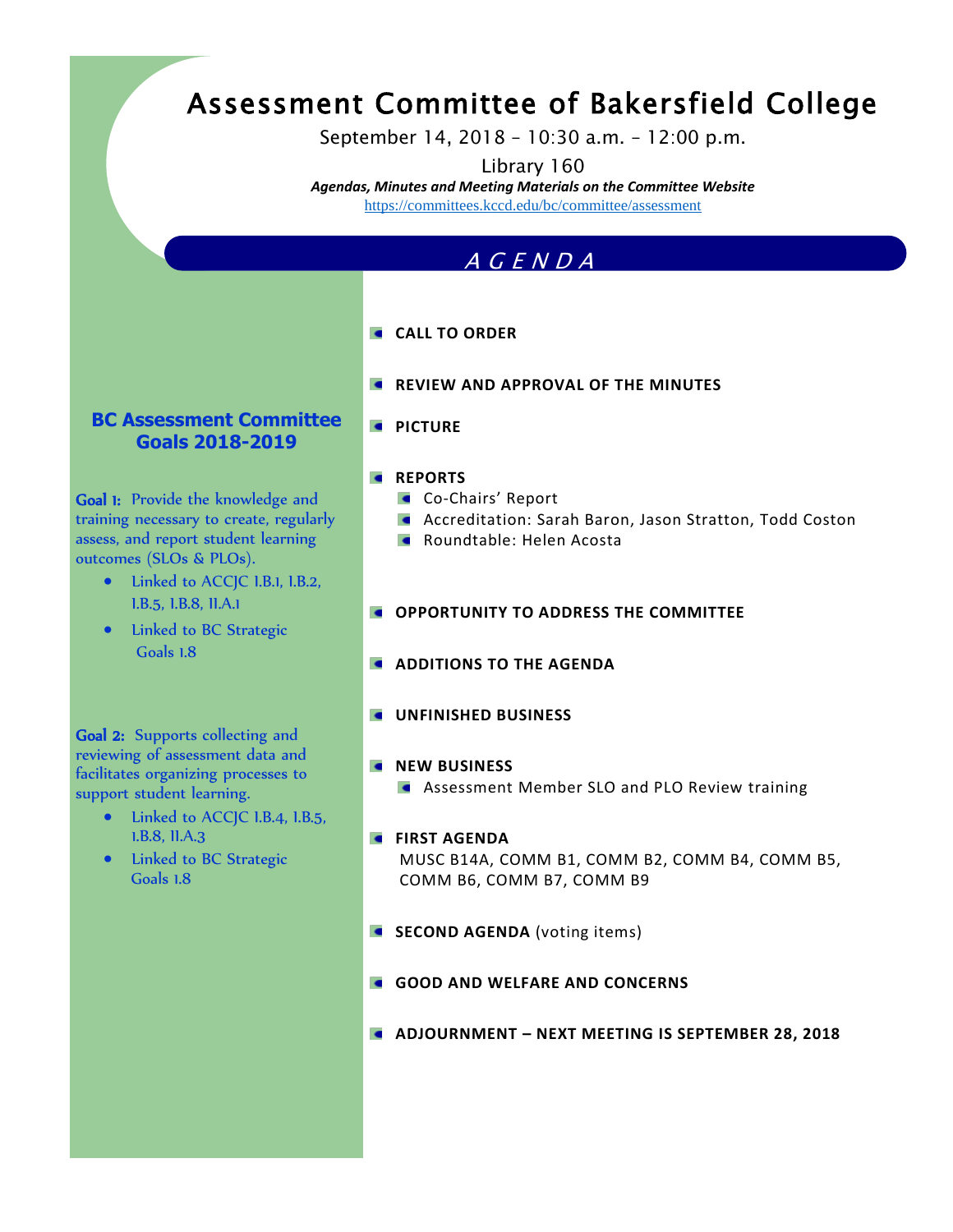# **Assessment Review Teams**

**Team A:** Teresa McAllister, Pam Davis

Team B: Greg Cluff, Milena Lilles

**Team C:** Darrin Ekern, Brian Sivesind

**Team D:** Dana Heins-Gelder, Ximena De Silva Tavares

**Team E:** Rudy Menjvar, Isaac Vannasone

**Team F:** Helen Acosta, Michael Westwood

**Team G:** Jana Richardson, Tina Cummings

**Team H:** Faith Bradham, Tanya Silva

**Team I:** Lori Pesante, Kellie Smith

**Team J:** Jordan Rude, Denise Mitchell, Lily Pimentel